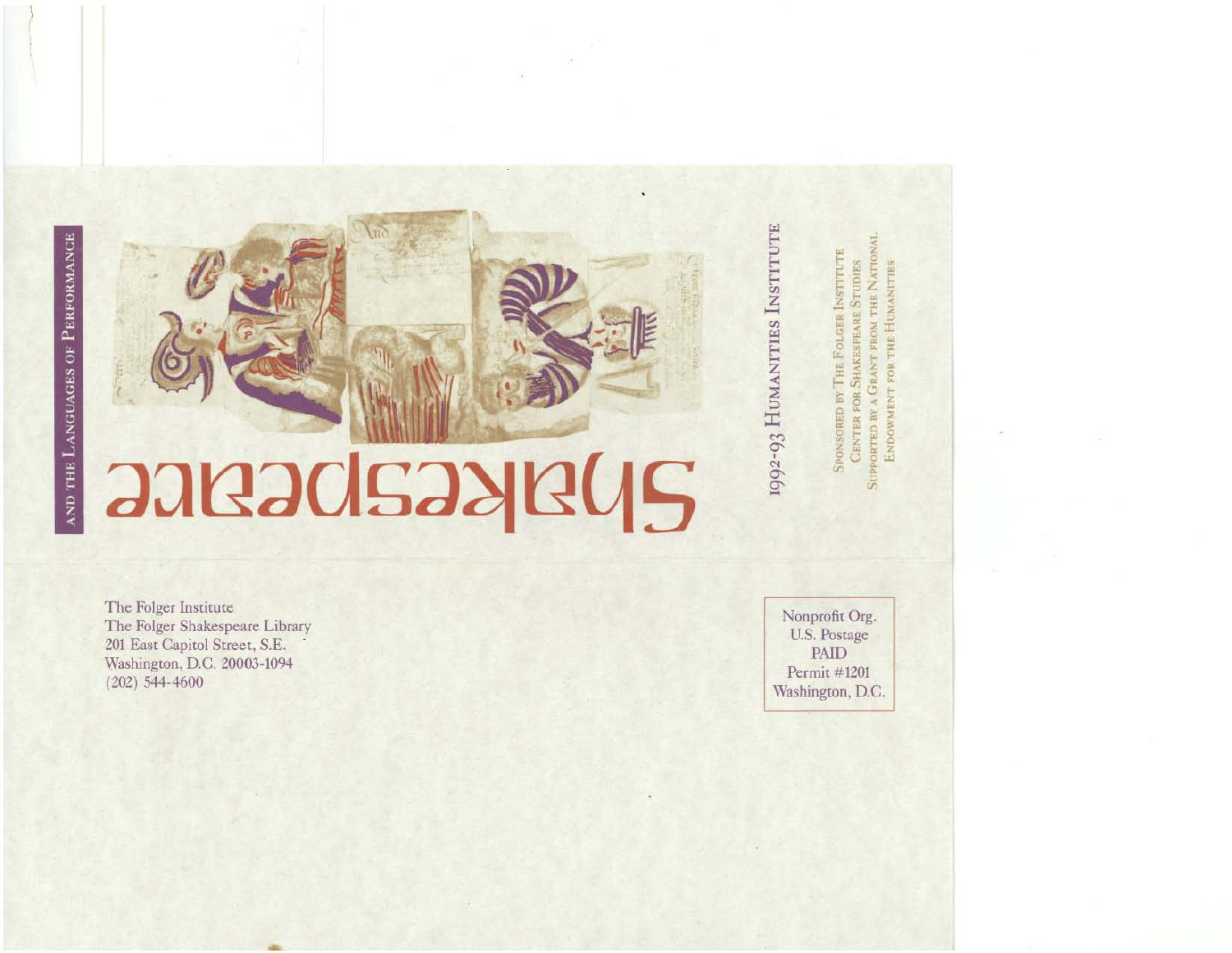FOUNDED IN 1970, the Folger Institute is a center for advanced study and research in the humanities that is sponsored by the Folger Shakespeare Library and a consortium of twenty-nine universities. With additional support from such agencies as the Andrew W. Mellon Foundation, the National Endowment for the Humanities, the John Ben Snow Memorial Trust, the Exxon Education Foundation, and the Hillsdale Fund, the Institute offers a multidisciplinary and cross-cultural program of seminars, workshops, symposia, colloquia, and lectures. The Folger Institute Center for Shakespeare Studies was 不可 established in 1986 with the help of a generous grant from the Education Division of the National Endowment for the Humanities and has since received additional support from the N.E.H., the Hillsdale Fund, Emory University, and John Dulin Folger. Premised on the conviction that no single theoretical model, historical perspective, scholarly methodology, or pedagogical strategy can do justice to Shakespeare's texts and contexts, the Center's activities have been designed to present and encourage a wide variety of critical approaches. Among its programs are humanities institutes, seminars, workshops, public lectures, and informal noontime gatherings of scholars who discuss their work in progress with Folger Readers and Institute seminar members. The Folger Shakespeare Library, located two blocks from the nation's Capitol and across the street from the Library of Congress, holds the largest collection of English Renaissance books outside the British Isles, as well as extensive collections in the English seventeenth and eighteenth centuries, in the Continental Renaissance, and in English and American theatre history from their beginnings to the twentieth century. The Folger is also the world's foremost repository of archival materials on Shakespeare, with an incomparable collection, not only of Shakespeare First Folios and quartos, but also of eighteenth-, nineteenth-, and twentieth-century editions, translations, critical and scholarly works, and theatrical materials ranging from programs and playbills to promptbooks, diaries, costumes, and scene designs. The Library also holds major films on Shakespeare, as well as paintings, prints, and music related to Shakespeare and the Elizabethan period.

> CHAIR: BARBARA A. MOWAT EXECUTIVE DIRECTOR: LENA COWEN ORLIN PROGRAM COORDINATORS: CAROL BROBECK AND IVY GILBERT **ADMINISTRATIVE ASSISTANT: JESSICA HYMOWITZ**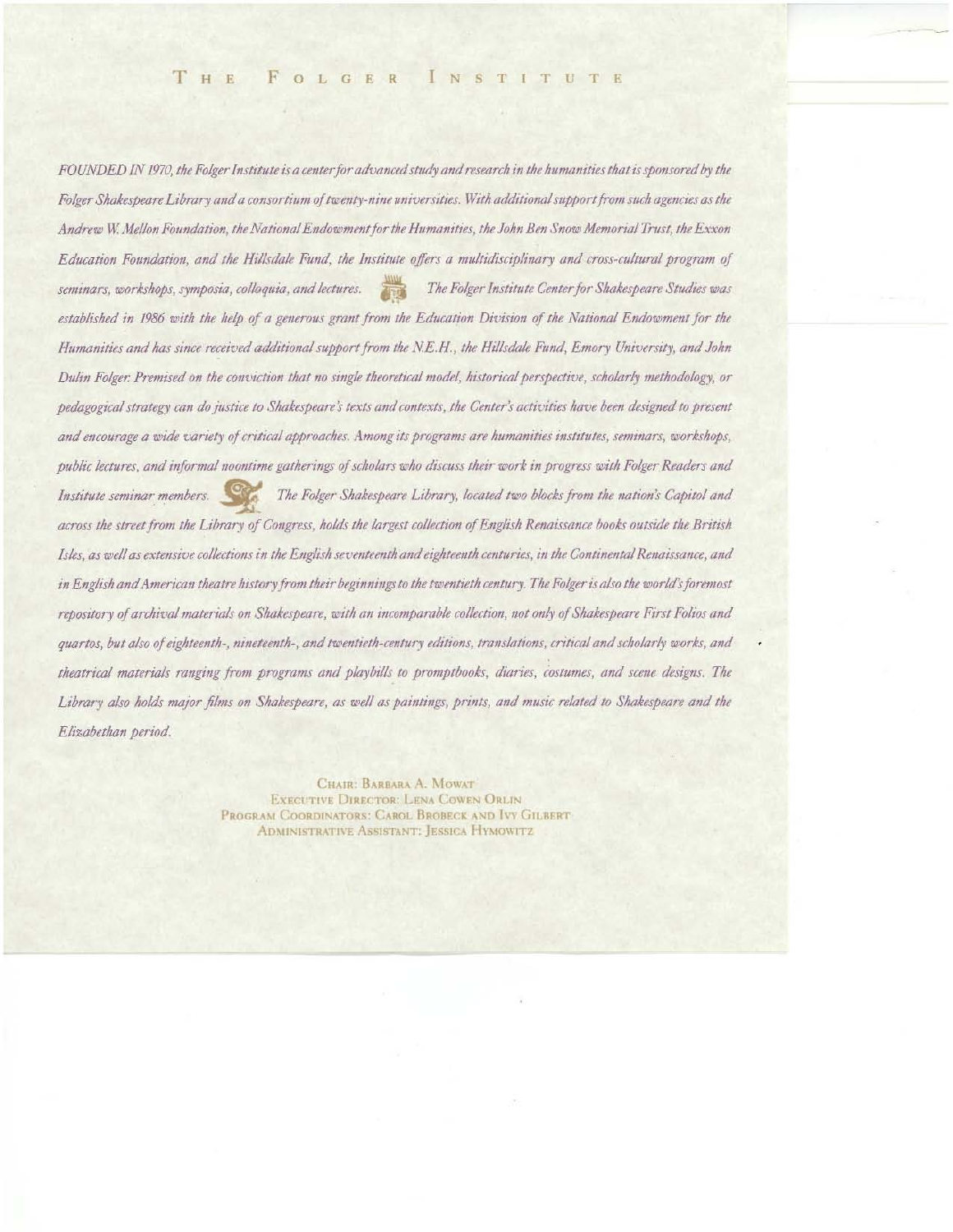



# Shakespeace

## AND THE LANGUAGES OF PERFORMANCE

DIRECTED BY LOIS POTTER SPONSORED BY THE FOLGER INSTITUTE **CENTER FOR SHAKESPEARE STUDIES** SUPPORTED BY A GRANT FROM THE NATIONAL ENDOWMENT FOR THE HUMANITIES



OW can college teachers translate to the classroom the excitement that they get from a Shakespearean performance? This instirute will focus on a number of approaches to this question. Its unusual format (it will meet for one weekend a month concurrently with the academic year 1992-93) is designed to encourage interaction

between ideas thrown up by the seminar and ideas tried Out in the classroom.

Attending, reviewing, and discussing theatre productions will be an integral part of the program, but institute members will also be involved actively: taking part in acting and directing workshops, trying out different theoretical approaches, preparing and reporting on projects and strategies for use in their own classes, and finally collaborating on a workbook synthesizing their experience. The approaches taken by the institute director and visiting speakers will move from the familiar and practical to the more unusual and theoretical, with increasing emphasis on the application of the experience to the real-life teaching situations of mem-

## DIRECTOR

LOIS POTTER, Ned Allen Professor of English at the University of Delaware, is the author of *Twelfth Night:* Text and Performance (1985), Secret Rites and Secret Writing: Royalist Literature, 1641-1660 (1989), and *Plays in* Performance: Othello (forthcoming). She is the general editor of two \'olumes of the *Revels /listory of Drama in Eng/ish* (1981 and 1983) and a frequent theatre reviewer for the *Times Literary Supplement* and BBC Radio Leicester.

## PARTICIPATING FACULTY

HARRY BERGER, JR., Professor of Literature and Art History at the University of California at Santa Cruz, is the author of *Revisionary Play: Studies in the Spenserian Dynamics* (1988), *Second World and Green World: Studies* in *Renaissance Fiction-Making* (1988), and *Imaginary* Audition: Shakespeare on Stage and Page (1989). He is currently completing two studies, *Graphic Imperialism* and *Rembrandt's Looking-Glass Theater.* 

RALPH ALAN COHEN is Professor of English at James Madison University and the Executive Director of the Shenandoah Shakespeare Express, a non-profit, professional touring company. He was guest editor of The Shakespeare Quarterly for its Summer 1990 issue on pedagogy and is completing a book on teaching Shakespeare.